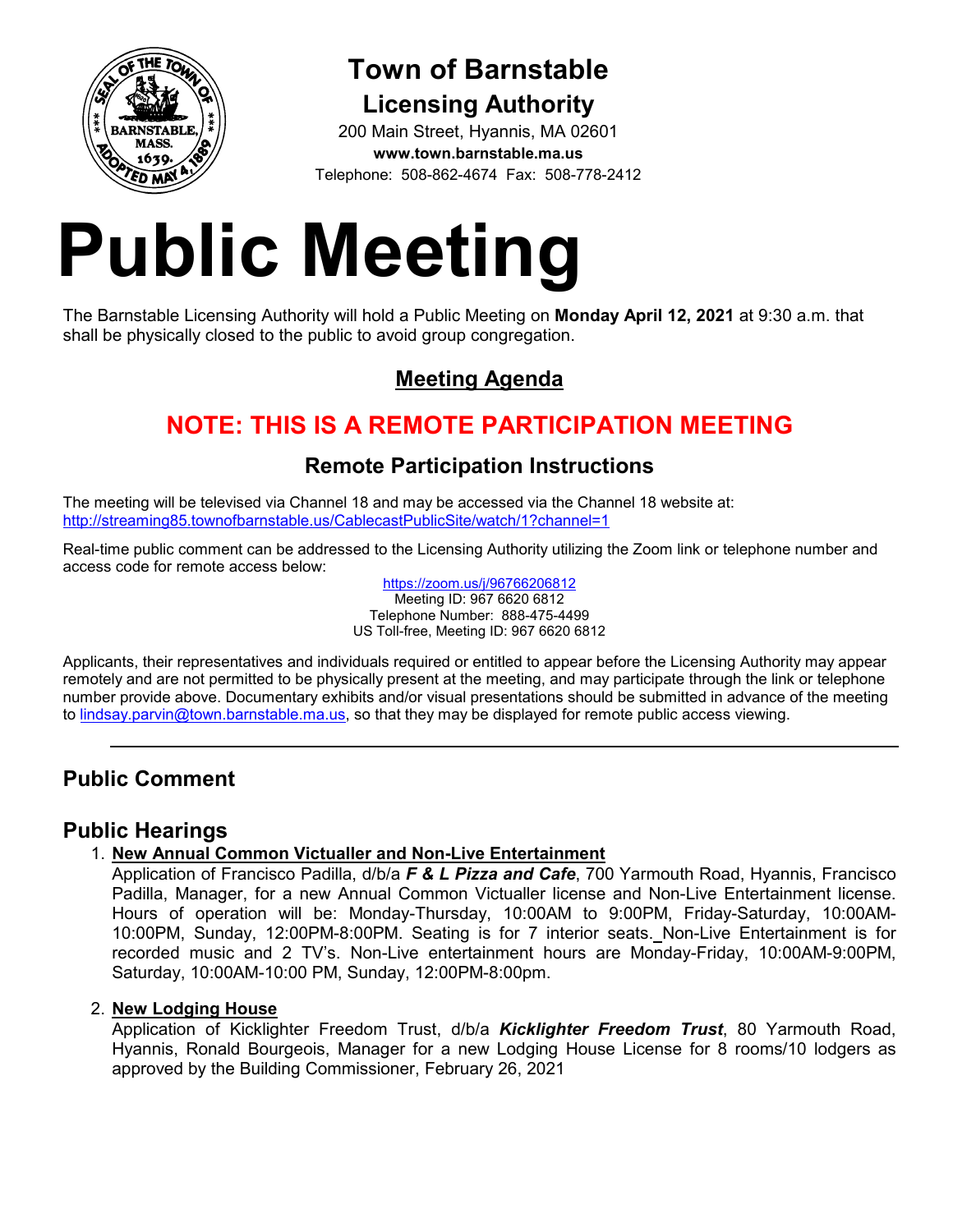#### 3. **New Class I Auto Dealer**

Application of Danvers-TIV Inc., d/b/a *Ira Toyota of Hyannis*, Danielle Belair, Mgr., for a new Class I Auto Dealer License operating at the following locations:

- 1020 Iyannough Road, Hyannis (6 Handicap Spaces, 225 Display/Employee/Customer Spaces)
- 1040 Iyannough Road, Hyannis (3 Handicap Spaces, 73 Display/Employee/Customer Spaces)
- 1056 Iyannough Road, Hyannis (1 handicap, 46 Display/Employee/Customer)
- 756 Bearses Way, Hyannis (80 STORAGE ONLY vehicles)

#### 4. **Change Of Classification To Amend From Seasonal To Annual, Change in D/B/A and Alteration Of Premise on All Alcohol Beer & Wine Common Victualler**

Application of The Whole Fish, LLC, d/b/a Cooke's Seafood, 1120 Iyannough Road, Hyannis for a change of classification amending the All Alcohol Beer & Wine Common Victualler License from seasonal to an annual; change in d/b/a to *The Knack*; and an alteration of premises, revised description as follows:

*One story wood framed building with front entrance on Route 132, rear access for deliveries and a rear entrance door. Building is approximately 4,400 sq. ft. with seating for 80 in dining area. Six restrooms (4 on main floor, 2 employee restrooms in the basement), kitchen, storage and a small office account for the balance of space. Outside dining area of 52'x15' with seating for 32.* 

## **Consent Agenda: Renewals**

#### **Seasonal All Alcohol Common Victualler**

1. 326-039, *Black Cat Harbor Shack*, 159 Ocean Street, Hyannis

#### **Seasonal Non-Alcohol Common Victualler**

- 1. 226-005, *The Barnacle*, 988 Craigville Beach Road, Centerville
- 2. 226-005, *The Barnacle Too*, 974 Craigville Beach Road, Centerville

#### **2021 Temporary Outdoor Expansion**

- 1. 308-074, *Colombo's Café*, 554 Main Street, Hyannis
- 2. 327-262, *Little Miss Cupcape*, 388 Main Street, Hyannis
- 3. 327-262, *Pizza Barbone*, 390 Main Street, Hyannis
- 4. 327-004, *Albertos*, 360 Main Street, Hyannis
- 5. 311-020, *Pain D'Avignon*, 15 Hinckley Road, Hyannis
- 6. 309-221, *Naked Oyster*, 410 Main Street, Hyannis
- 7. 308-068, *Tap City Grill*, 586 Main Street, Hyannis
- 8. 326-050, *Baxter's Fish N' Chips*, 177 Pleasant Street, Hyannis

#### **Junk Dealer/ Second Hand Goods**

- 1. 293-024, *GameStop*, 793 Iyannough Road, Hyannis
- 2. 293-024, *Hannoush Jewelers*, 793 Iyannough Road, Hyannis
- 3. 118-013-A03, *Silva Jewelers*, 1112 Main Street, Osterville
- 4. 293-002 *JCM Metals*, 142 Corporation Street, Hyannis

#### **Mini Golf**

1. 269-225 *Par-Tee Freeze Inc*., 455 West Main Street, Hyannis

#### **Live and Non-Live Entertainment**

- 1. 308-269 *Sturgis Public Charter School*, 529 Main Street, Hyannis
- 2. 292-077 *House of Hatchets*, 489 Bearses Way, Hyannis